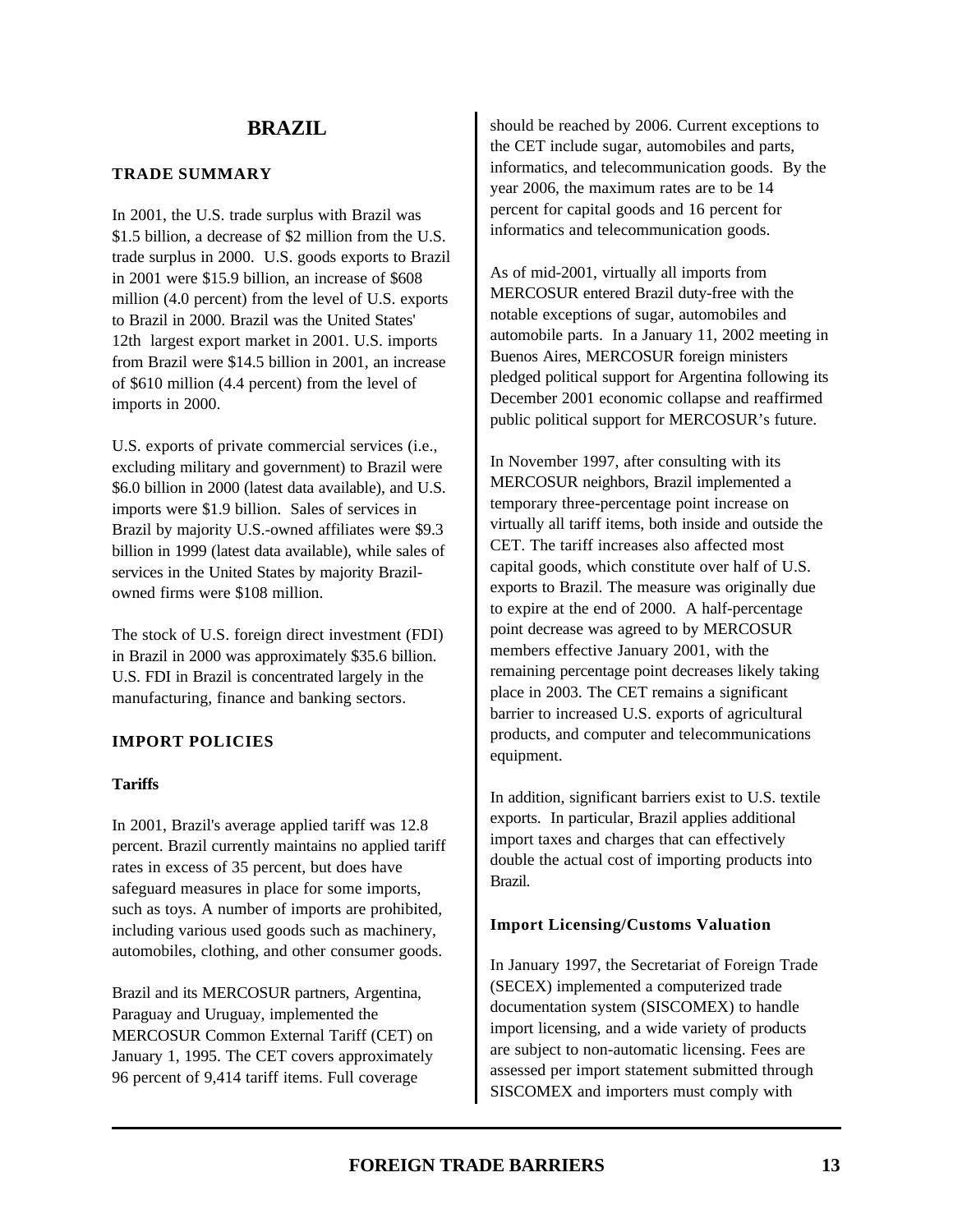onerous registration guidelines, including a minimum capital requirement, to register with SECEX. Complete information on requirements for importing into Brazil is available only through SISCOMEX, and such information is only available to registered importers. Beginning in October 1998, Brazil issued a series of administrative measures that required additional sanitary and phytosanitary (SPS), quality and safety approvals from various government entities for products subject to nonautomatic licenses.

A primary concern has been the use of reference prices as a minimum valuation for certain imported products. It appears that the Government of Brazil is requiring some products to meet minimum prices for the issuance of import licenses. In addition, imports falling below set price levels may be sent to what is known as the "gray line" for enhanced customs scrutiny. This process is opaque and burdens U.S. exports, particularly in the textile, steel and forestry sectors. In November 1999, the United States actively participated as an interested third party in EU-WTO consultations on the issue, and in July 2000, the United States held its own WTO consultations with Brazil. The Brazilian Government reportedly has modified its customs regime somewhat, but it has not codified these changes in a publicly available document. In January 2002, a U.S. company reported the use of reference pricing for phenol imports.

In addition, product registrations from the Ministry of Health are required for imported processed food products and food supplement products and as of March 1, 2000, the term of validity for registrations was shortened. Registration fees for these imports, as well as for medical and pharmaceutical products, have increased significantly. The U.S. Government also has received complaints relating to Brazilian practices that lead to non-transparent preferences for Brazilian products in procurement bids for government and nonprofit hospitals. These practices also cause a bias against the import of

refurbished medical equipment when domesticallyproduced "similars" exist. Implementation of such import measures continues to have a negative impact on U.S. exports, especially given the high tariffs on medical equipment. Progress was made with respect to increasing the transparency of the process at the end of 2001 in a series of Embassysponsored meetings with the Ministry of Development.

# **STANDARDS, TESTING, LABELING AND CERTIFICATION**

Progress has been made in the area of sanitary and phytosanitary (SPS) measures. On March 15, 2001, the Ministry of Agriculture lifted the ban on U.S. Soft Red Winter, Hard Red Spring, and Hard Red Winter wheat shipped from non-west coast ports. The ban remains on Durum and White wheats and wheat from the states of Washington, Oregon, Idaho, California, Nevada, and Arizona due to phytosanitary concerns. The U.S. Government continues to work with the Brazilian government to resolve the remaining import restrictions.

Despite progress, SPS measures remain significant barriers in many cases, in part driven by Brazil's implementation of the harmonized phytosanitary standards of the Southern Cone Phytosanitary Committee (COSAVE). Brazil prohibits the entry of poultry products from the United States, alleging lack of reciprocity. The issue, however, should not be reciprocity, but rather the fulfillment of WTO obligations regarding sanitary and phytosanitary decisions, which dictate that such determinations shall be based only upon sufficient scientific evidence. Brazilian legislation bans the importation of beef produced with growth hormones; however, beef imports from the United States have been allowed on a waiver basis since 1991.

### **Biotechnology**

The biotechnology debate in Brazil has escalated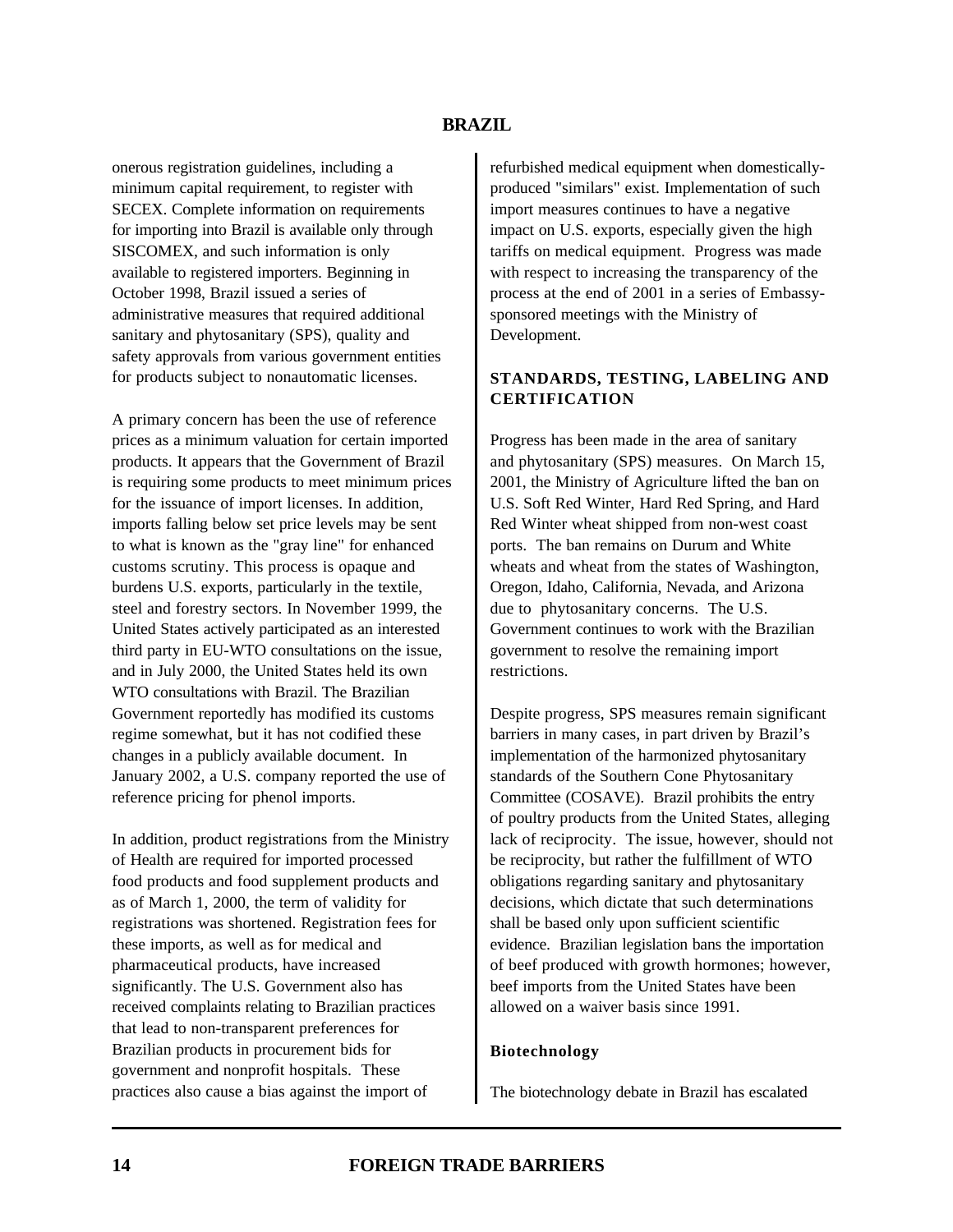dramatically during the last three years. Brazil has an approval process for biogenetically altered agricultural products which resulted in the approval of Roundup Ready soybeans for commercial planting in 1998. However, the Brazilian government subsequently suspended its approval in response to a court ruling, citing the need for environmental impact studies on the product. To date, the Brazilian Government has yet to reapprove Roundup Ready soybeans for use on the Brazilian market; the issue remains in the courts. On July 19, 2001, the Brazilian Government published Decree Number 3,871 which established a four percent tolerance limit in package food products containing genetically modified organisms. The Decree entered into force on January 1, 2002. The Brazilian Congress continues to debate more stringent regulations on the issue.

### **GOVERNMENT PROCUREMENT**

Brazil is not a signatory to the WTO Plurilateral Agreement on Government Procurement. Generally, transparency in the procurement process could be improved. Limitations on foreign capital participation in procurement bids can reportedly impair access for potential service providers, including in the energy and construction sectors. Brazilian federal, state and municipal governments, as well as related agencies and companies, follow a "buy national" policy, and rules permit the government to provide preferential treatment in government procurement decisions to foreign companies with production facilities in Brazil. However, Brazil permits foreign companies to compete in multilateral development bank loanrelated procurement and opens selected procurement to international tenders. To illustrate, in 1998 when the Government of Brazil reviewed fiber optic products solely on their merits, U.S. fiber optic cable was certified for sale in Brazil. Law 8666 of 1993, covering most government procurement other than informatics and telecommunications, requires nondiscriminatory

treatment for all bidders, regardless of the nationality or origin of product or service. However, the law's implementing regulations allow consideration of non-price factors, give preferences to certain goods produced in Brazil, and stipulate local content requirements for eligibility for fiscal benefits. Decree 1070 of March 1994, which regulates the procurement of informatics and telecommunications goods and services, requires federal agencies and parastatal entities to give preference to locally-produced computer products based on a complicated and non-transparent price/technology matrix.

# **EXPORT SUBSIDIES**

The Government of Brazil offers a variety of tax, tariff, and financial incentives to encourage production for export and the use of Brazilian inputs in exported products. Several of these programs have been found to be countervailable under U.S. law in the context of specific countervailing duty cases. Exporters enjoy exemption from withholding tax for remittances overseas for loan payments and marketing, as well as from the financial operations tax for deposit receipts on export products. An export credit program known as PROEX was established in 1991. PROEX is intended to equalize domestic and international interest rates for export financing and to directly finance production of tradable goods. Revisions to PROEX were announced most recently in 1999, expanding the program. In 2001, roughly \$1.06 billion was budgeted for PROEX, with \$570 million slated for equalization and \$491 million for direct financing.

Through December 2001, \$555 million was spent on equalization while \$481 million was spent on financing. From 1991 to 1997, PROEX never used more than 30 percent of its allocated budget, but it utilized over 50 percent of its allocated resources in 1998 and has utilized over 95 percent of its resources during the last two years. In 1999, a WTO panel found PROEX interest equalization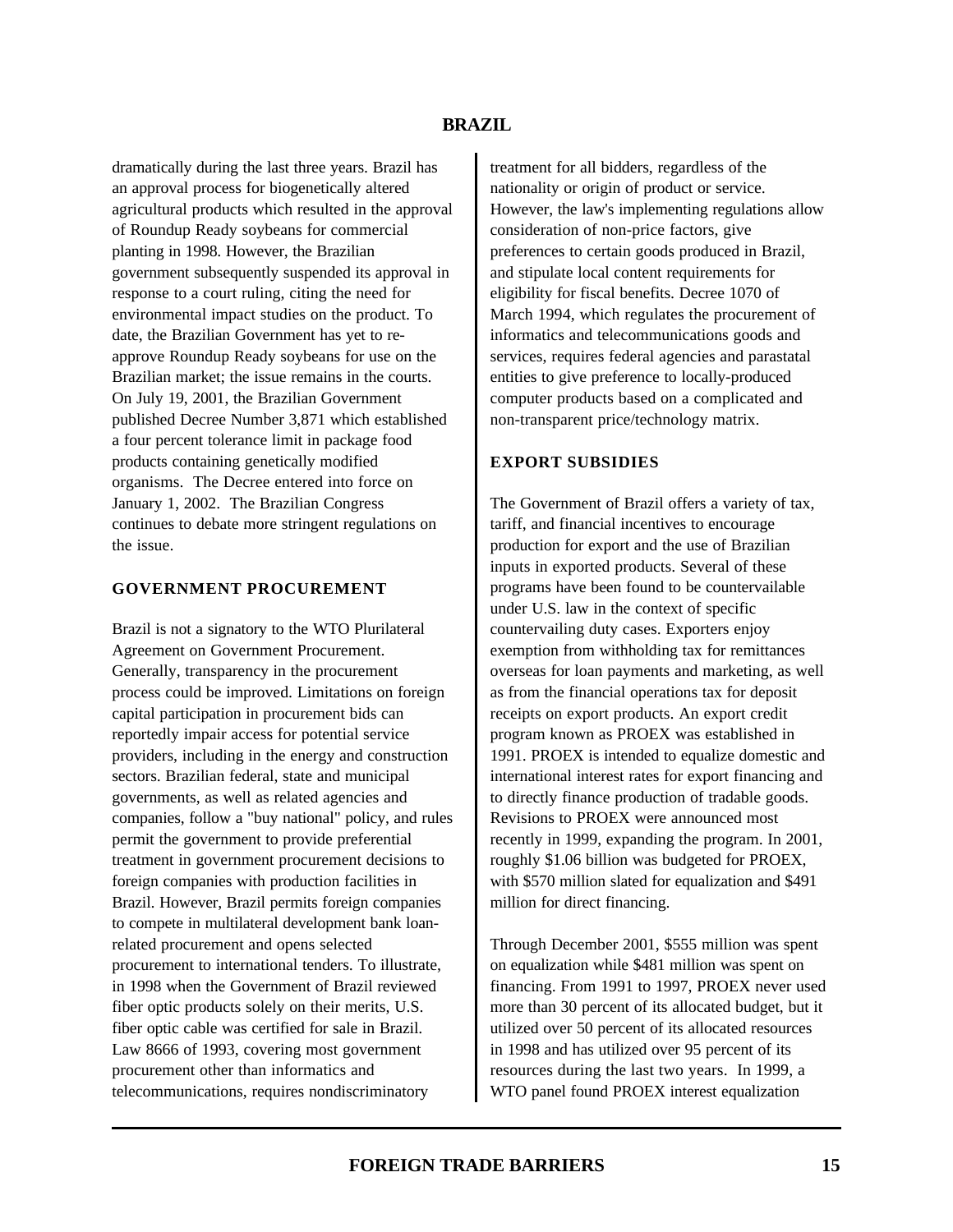payments used to finance the sale of regional aircraft manufactured in Brazil to be a prohibited export subsidy. The WTO Appellate Body upheld this finding. The Government of Brazil states that it has modified PROEX so as to bring it into conformity with WTO subsidy rules, but Canada has challenged this position in the WTO. The United States intervened in this challenge as a third party and also has expressed some concerns about the adequacy of Brazil's implementation of the panel's findings.

# **INTELLECTUAL PROPERTY RIGHTS (IPR) PROTECTION**

### **Patents and Trademarks**

Brazil's industrial property law, covering patents and trademarks, took effect in May 1997. The law improved most aspects of Brazil's industrial property regime, providing patent protection for pharmaceutical products and processes, agrochemical products and other inventions. However, we continue to have concerns about a provision that prohibits importation as a means of satisfying the requirement that the patent be "worked" in that country. The United States and Brazil held WTO consultations on this issue on June 29, 2000 and on December 1, 2000, but failed to reach a mutually satisfactory resolution of the matter. On January 8, 2000, the U.S. Government requested the establishment of a WTO dispute settlement panel, and on February 1, 2001 a panel was established. In June 2001, the U.S. agreed to terminate the WTO proceeding without prejudice, based on Brazil's commitment to hold talks with the U.S. should it deem it necessary in the future to grant a compulsory license for failure to work.

The Government of Brazil submitted a bill to the Congress in 2000 that was intended to bring the data confidentiality portions of the industrial property law fully in line with TRIPS. On December 30, 1999, the Brazilian Government issued a provisional measure that became law in

2001 which includes problematic provisions, including a requirement that Health Ministry approval be obtained prior to the issuance of a pharmaceutical patent. This would appear to conflict with Article 27 of the TRIPS Agreement, and U.S. officials have raised this concern with their Brazilian counterparts.

"Pipeline" protection is provided for inventions not previously patentable in Brazil because of limitations on patentable subject matter, if these inventions were patented in another country and not marketed in Brazil. While Brazil's patent office, the National Institute for Industrial Property (INPI), is addressing its backlog of both pipeline and regular patent applications, the resources and support necessary to effectively and consistently manage the processing of patent applications have been lacking. The Brazilian Government, however, has begun to computerize the patent and trademark offices.

The 1997 industrial property law also added provisions for the protection of "well-known" trademarks, but contains a long list of categories of marks that are not registrable. U.S. industry has expressed concern with the continued high level of counterfeiting in Brazil. A law on the protection of layout designs of integrated circuits (required by TRIPS), was introduced in April 1996, but to date no such law has been passed. The Government of Brazil reportedly intends to submit new legislation on integrated circuits in order to meet Brazil's TRIPS obligations in this area.

### **Copyrights**

A copyright bill that included amendments to bring Brazil into compliance with the Berne Convention and TRIPS was signed by President Cardoso in February 1998. A software law was signed by President Cardoso that same month, protecting computer programs as "literary works," increasing the term of protection to 50 years, and making software infringement a fiscal and an intellectual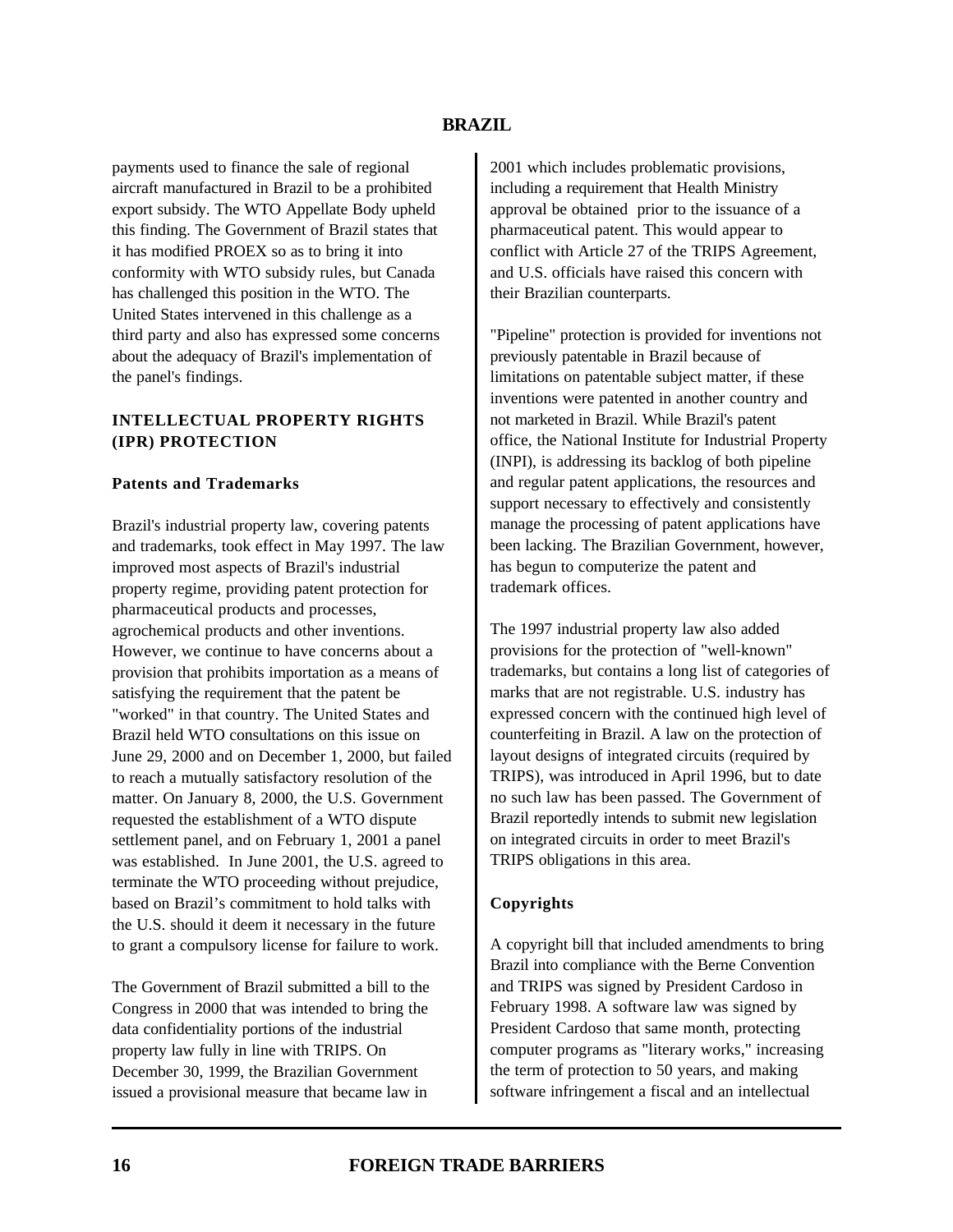property crime. Copyright enforcement in Brazil continues to be uneven, and losses from piracy are significant. As a result of this concern, on January 10, 2001, the U.S. Government accepted a petition, submitted by the International Intellectual Property Alliance, to review the GSP status of Brazil. The U.S. industry reports that in 2001 its trade losses from copyright piracy in Brazil were over \$900 million, the largest amount of losses due to copyright piracy in the hemisphere.

Problems have been particularly acute with respect to sound recordings and videocassettes, and virtually all audio cassettes sold are pirated copies. Brazil accounts for over half of the sales market for sound recordings in Latin America and is the largest market for videos in the hemisphere. Vigorous industry anti-piracy campaigns have had a positive impact and general awareness among the populace has increased significantly. However, efforts in 2001 resulted in many prosecutions but few convictions of intellectual property rights violators. While anti-piracy actions in 2001 resulted in several large seizures of pirated CDs, the sound recording industry estimates that the piracy rate for CDs in 2001 was between 30 to 40 percent. The Brazilian Congress is examining a bill submitted by the Executive Branch to review the criminal sanctions on copyright infringement and provide a better legal framework in this area. Much pirated material continues to enter Brazil from across the border in Paraguay.

The Federal Government of Brazil to date has not given police adequate tools or training to effectively enforce the law. Further, fines provided for in the penal code are too insignificant to create a true deterrent; and the court and judicial process is often unresponsive and slow. The generally inefficient nature of Brazil's courts and judicial system has complicated the enforcement of intellectual property rights. The Brazilian Government is working to streamline the judicial process. The Government created an interagency IPR committee, coordinated by the Ministry of

Justice, to improve anti-piracy enforcement, although there was no material progress in this regard in 2001. Brazil has not yet ratified the WIPO Treaties on Copyright and Performances and Phonograms.

# **SERVICES BARRIERS**

In July 2000, Brazil informed the WTO Council on Trade in Services of its decision not to ratify the WTO Basic Telecommunications Agreement, formally known as the Fourth Protocol to the General Agreement on Trade in Services (GATS), and submitted a new schedule of commitments for consideration. However, Brazil withdrew its new schedule in 2001 in view of concerns raised by certain WTO members over certain proposed restrictions on foreign investment. Brazil has also not ratified the WTO Financial Services Agreement, formally known as the Fifth Protocol to the GATS, which is necessary to bring Brazil's commitments under the Agreement into force. The Financial Services Agreement is currently being discussed in the Brazilian Congress. U.S. service exports to Brazil are impeded by restrictive investment laws, lack of transparency in administrative procedures, legal and administrative restrictions on remittances and sometimes arbitrary application of regulations. Service trade opportunities in some sectors have been affected by limitations on foreign capital participation.

### **Telecommunications**

Although Brazil has not ratified the WTO's Basic Telecommunications Agreement, the sector has undergone significant liberalization in the past few years, although some limits remain on the level of foreign ownership. The state-owned telephone system (Telebras) was sold in July 1998, with significant foreign participation. Also in 1998, MCIWorldCom brought the controlling interest of Embratel; the principal government international carrier. This privatization has presented regulatory challenges. ANATEL, the independent regulator,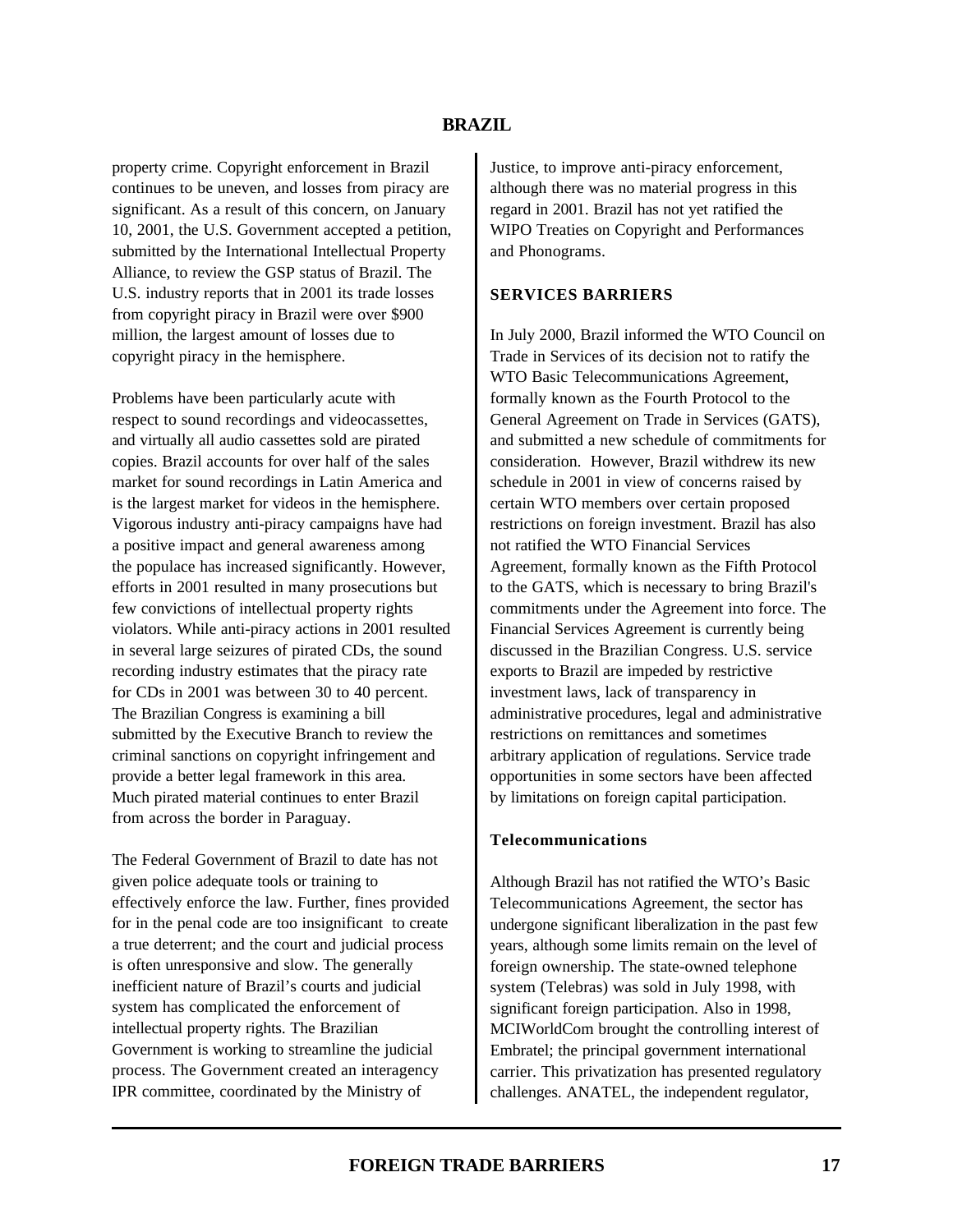is still in the process of developing a new quality certification program. As of January 1, 2002, long distance and international carrier services were liberalized, and these services can now be provided by any authorized provider.

Brazil maintains an array of practices designed to favor public procurement of domestic over imported telecommunications equipment. This system of preferences includes "equivalence provisions" that require service providers to give priority to Brazilian products, and a tax program subsidizing domestics. As the telecommunications services sector becomes more competitive under Brazil's new telecommunications law, it is unclear whether discriminatory equipment procurement practices will remain viable. These policies disadvantage public-sector entities by imposing higher equipment costs upon them than upon private sector service providers. Brazil has not yet implemented its original WTO basic telecommunications commitments. Instead, in July 2000, it proposed new commitments. Although these new commitments improve upon Brazil's previous offer, the United States still has some significant concerns with proposed limitations on foreign investment in the telecom sector.

#### **Maritime**

The United States and Brazil signed in early October 1999 a newly-revised bilateral Maritime Agreement, effectively ending a period of tension generated over misunderstandings relating to preferences afforded to selected classes of cargo. The new agreement must still be ratified by the Brazilian Congress and is currently before the Foreign Affairs Committee of the Chamber of Deputies. Brazilian naval authorities attempted to collect lighthouse dues in 2000 from flagships of countries, such as the U.S., with bilateral maritime agreements with Brazil, even though these dues were in violation of these agreements. A 25 percent merchant marine tax on freight puts U.S. agricultural products at a competitive disadvantage to MERCOSUR products.

#### **Audio Visual Services**

Brazil has a requirement that 100 percent of all films and television shows be printed locally. Importation of color prints for the theatrical and television markets is prohibited. Further, a theatrical screen quota for local films is maintained at 49 days per calendar year. Potential quotas of domestic titles for video retailers and distributors, along with mandated local content requirements for cable television programming, are other potential burdens on commerce. On September 10, 2001, the Executive Branch adopted Temporary Measure (TM) 2228-1/01, which aims to promote the national film industry by creating a regulatory agency for cinema and by implementing a variety of discriminatory quotas, levies and other provisions. In December 2001, the Executive Branch prepared a subsequent TM postponing some of the measures' levies until mid-2002 pending further discussions between the interested parties. The United States believes development of an even stronger Brazilian film industry is inconsistent with protectionist measures that isolate Brazilian film producers and viewers from the artistic and technical stimulation offered by imported films. Such isolation in turn weakens the ability of Brazilian film producers to complete in a global market.

#### **Express Delivery Services**

Brazil does not allow the use of electronically produced airway bills which prevents use of certain kinds of software for express shipments and slows the customs processing of critical "justin- time" shipments.

A proposed postal bill would reorganize the National Postal System, create a regulatory agency for postal services, and create a new Postal Company of Brazil owned and operated by the federal government. Although the bill would